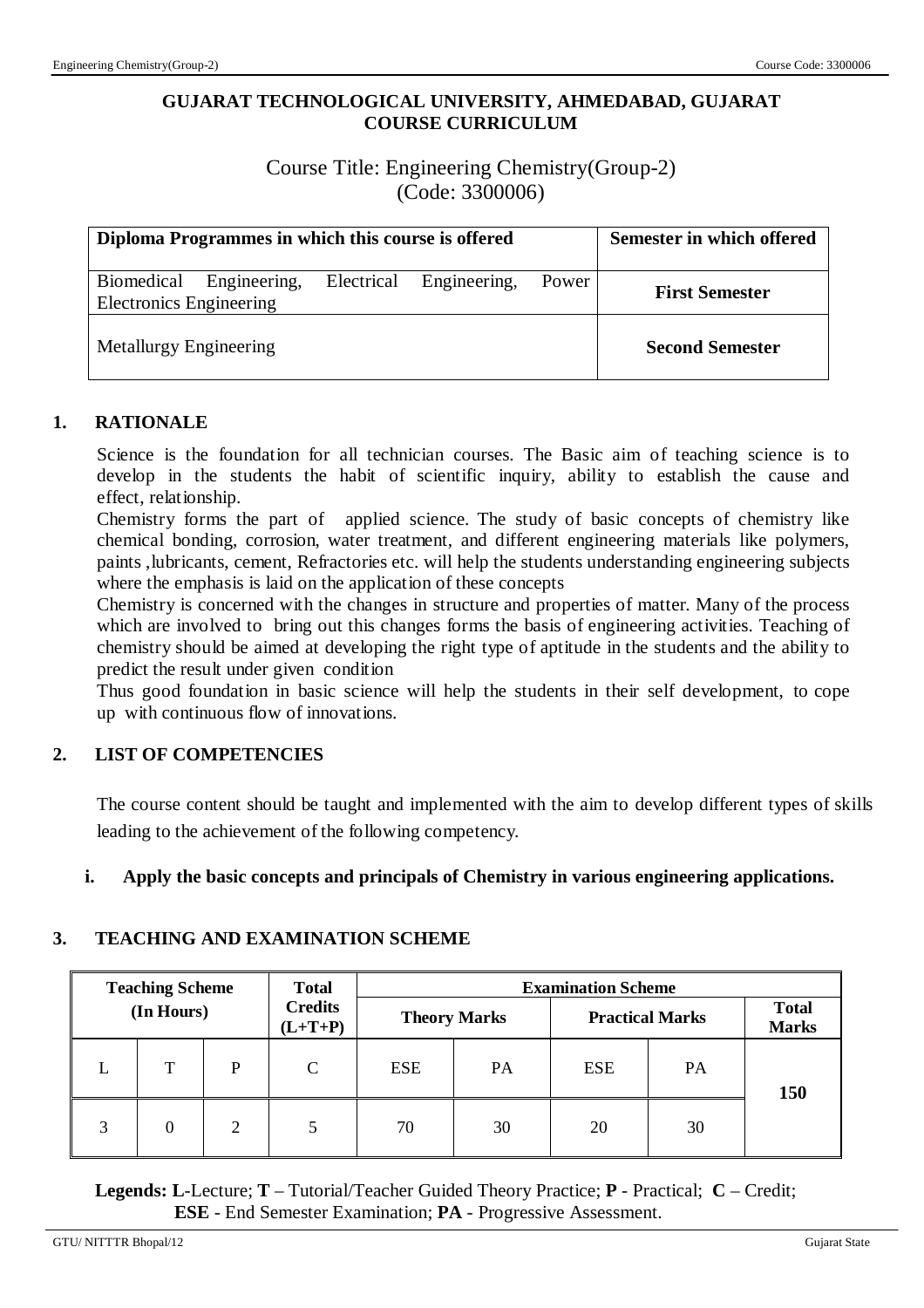# **4. DETAILED COURSE CONTENTS**

| Unit                                 | <b>Major Learning</b> | <b>Topics and Sub-topics</b>                                                      |  |  |  |
|--------------------------------------|-----------------------|-----------------------------------------------------------------------------------|--|--|--|
|                                      | <b>Outcomes</b>       |                                                                                   |  |  |  |
| $Unit - I$                           | 1.1. Describe the     | Introduction                                                                      |  |  |  |
|                                      | different types       | 1.1 Theory Of Valence                                                             |  |  |  |
| <b>Chemical</b>                      | of chemical           | 1.2 Types of chemical bonds                                                       |  |  |  |
| <b>Bondings</b>                      | bonds                 | 1.2.1 Electrovalent bond, $\&$ its characteristics                                |  |  |  |
| and                                  |                       | 1.2.2 Covalent bond $&$ its characteristics                                       |  |  |  |
| Catalysis                            | 1.2. Explain various  | 1.2.3 Co- ordinate bond & its characteristics                                     |  |  |  |
|                                      | properties of         | 1.2.4 Hydrogen bond, its types and                                                |  |  |  |
|                                      | material              | Significance                                                                      |  |  |  |
|                                      | depending             | 1.2.5 Metallic bond, Explanation of Metallic properties.                          |  |  |  |
|                                      | upon bond             | 1.3 Intermolecular force of attraction                                            |  |  |  |
|                                      | formation             | 1.4 Molecular arrangement in solid, liquid and gases.<br>1.5 Structure of solids. |  |  |  |
|                                      |                       | 1.5.1 Metallic solids- Unit cell- bcc, fcc and hcp packing                        |  |  |  |
|                                      | 1.3. Describe the     | of metals -examples and properties reflected by the                               |  |  |  |
|                                      | molecular             | packing of atoms                                                                  |  |  |  |
|                                      | structure of          | 1.6 Catalysis,                                                                    |  |  |  |
|                                      | solid, liquid         | 1.6.1 Types of catalysis                                                          |  |  |  |
|                                      | and gases             | 1.6.2 Theory of Catalysis                                                         |  |  |  |
|                                      | 1.4. Comprehend       | 1.7 Types of Catalyst                                                             |  |  |  |
|                                      | the crystal           | 1.7.1 Positive Catalyst                                                           |  |  |  |
|                                      | structure of          | 1.7.2 Negative Catalyst                                                           |  |  |  |
|                                      | metal and             | 1.7.3 Auto-catalyst                                                               |  |  |  |
|                                      | properties            | 1.8 Catalytic Promoter and Catalytic inhibitor                                    |  |  |  |
|                                      | reflected by          | <b>Industrial Application of Catalyst</b><br>1.9                                  |  |  |  |
|                                      | packing of            |                                                                                   |  |  |  |
|                                      | atoms                 |                                                                                   |  |  |  |
|                                      | 1.5. Explain the      |                                                                                   |  |  |  |
|                                      | various types         |                                                                                   |  |  |  |
|                                      | of catalysis          |                                                                                   |  |  |  |
|                                      | and catalyst          |                                                                                   |  |  |  |
|                                      | industrial            |                                                                                   |  |  |  |
|                                      | 1.6. List the         |                                                                                   |  |  |  |
|                                      | industrial            |                                                                                   |  |  |  |
|                                      | applications of       |                                                                                   |  |  |  |
|                                      | catalyst.             |                                                                                   |  |  |  |
| Unit-II                              | 2.1 Explain           | 2.1 Introduction                                                                  |  |  |  |
|                                      | theory of             | 2.2 Arrhenius theory of ionization.                                               |  |  |  |
|                                      | ionization and        | 2.3 Degree of ionization<br>2.3.1 Factors affecting the degree of                 |  |  |  |
| <b>Concepts of</b><br><b>Electro</b> | factors               | ionization                                                                        |  |  |  |
| <b>Chemistry</b>                     |                       | 2.4 Definition of pH                                                              |  |  |  |
|                                      | affecting it.         | 2.4.1 pH of acid, base and neutral solution                                       |  |  |  |
|                                      |                       | 2.4.2 pH calculations of acid, base and                                           |  |  |  |
|                                      | 2.2 Explain the       | salt solution at different concentration                                          |  |  |  |
|                                      | importance of         | 2.4.3 Importance of pH in various fields.                                         |  |  |  |
|                                      | pH ∧ its              | 2.5 Definition of buffer solution.                                                |  |  |  |
|                                      | industrial            | 2.5.1 Buffer Action & Types of buffer                                             |  |  |  |
|                                      | application           | solution.                                                                         |  |  |  |
|                                      |                       | 2.5.2 Application of buffer solutions.                                            |  |  |  |
|                                      | 2.3 List the          | 2.6 Electrolytes and Non-electrolytes                                             |  |  |  |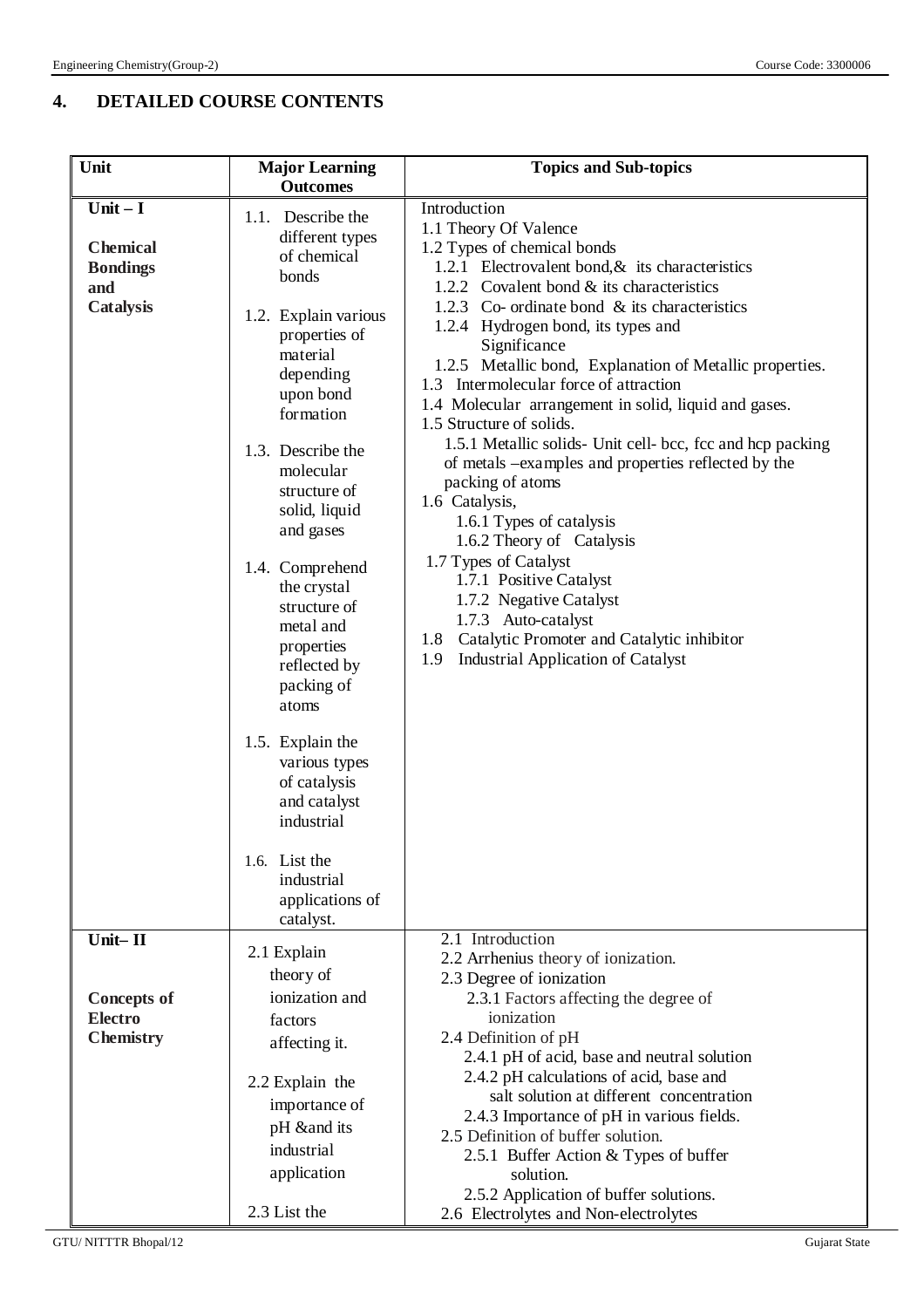| Unit                                                                                             | <b>Major Learning</b><br><b>Outcomes</b>                                                                                                                                                                                                                                                                                                | <b>Topics and Sub-topics</b>                                                                                                                                                                                                                                                                                                                                                                                                                                                                                                                                                                                                                                                                                                      |
|--------------------------------------------------------------------------------------------------|-----------------------------------------------------------------------------------------------------------------------------------------------------------------------------------------------------------------------------------------------------------------------------------------------------------------------------------------|-----------------------------------------------------------------------------------------------------------------------------------------------------------------------------------------------------------------------------------------------------------------------------------------------------------------------------------------------------------------------------------------------------------------------------------------------------------------------------------------------------------------------------------------------------------------------------------------------------------------------------------------------------------------------------------------------------------------------------------|
|                                                                                                  | difference<br>between<br>electrolytes and<br>non-electrolytes<br>2.4 Describe<br>construction and<br>working of<br>electrochemical<br>cell<br>2.5 State the term:<br>electrode<br>potential and<br>standard<br>condition for<br>its<br>measurement<br>2.6 State the<br>application of<br>electrolysis<br>process for<br>surface coating | 2.6.1 Types of electrolytes<br>Construction and working of<br>2.7<br>electrochemical cell<br>Standard conditions<br>2.8<br>2.9<br>Standard hydrogen electrodes<br>2.10 Nernst theory of single electrode potential $\&$ Nernst<br>equation<br>2.11<br>Electrochemical series, galvanic series<br>2.12 Electrolysis, Faradays laws of electrolysis<br>2.13 Industrial application of Electrolysis<br>2.14 Conductance of solution<br>(a) Conductivity (b)Specific Conductivity<br>(c) Equivalent conductivity<br>(d) Molar conductivity                                                                                                                                                                                            |
| $\overline{\text{Unit} - \text{III}}$<br><b>Corrosion</b><br>of metals<br>$\&$ its<br>prevention | 3.1 Describe<br>the<br>different<br>types of<br>corrosion<br>3.2 Comprehend<br>the different<br>factors<br>affecting rate<br>of corrosion<br>3.3 Explain the<br>different<br>protective<br>measures to<br>prevent the<br>corrosion                                                                                                      | 3.1. Definition of corrosion<br>3.2 Types of corrosion<br>3.2.1 Dry corrosion:<br>Oxidation corrosion mechanism<br>corrosion-mechanism, Nature of oxide film<br>3.2.2 Wet corrosion-mechanism<br>3.2.3 Concentration cell corrosion<br>3.3 Pitting corrosion<br>3.4 Waterline corrosion<br>3.5 Crevice corrosion<br>3.6 Factors affecting the rate of corrosion,-<br>Nature of film, Nature of Environment, PH of Solution,<br>Area of cathode anode and, Temperature, Moisture,<br>Purity of metal<br>3.7. Methods of prevention of corrosion-<br>Modification of environment<br>, Modification of the properties of metal<br>, Use of protective coatings. Anodic and<br>cathodic protection, Modification in design and choice |
| Unit-IV<br><b>Fuels</b><br>and<br><b>Combustion</b>                                              | 4.1 Classify<br>different fuels<br>4.2 Determinate<br>calorific value<br>4.3State the<br>significance of                                                                                                                                                                                                                                | of material<br>4.1 Definition of fuels classification of fuels<br>4.2 Calorific value and its unit<br>4.2.1 Determination of calorific value by Bomb<br>calorimeter<br>4.3 Solid Fuels: Coal<br>4.3.1 Classification of coal<br>4.3.2 proximate and ultimate analysis of fuels<br>4.4 Numerical based analysis of coal-Dulong formula<br>4.5 Liquid Fuels: Petroleum,                                                                                                                                                                                                                                                                                                                                                             |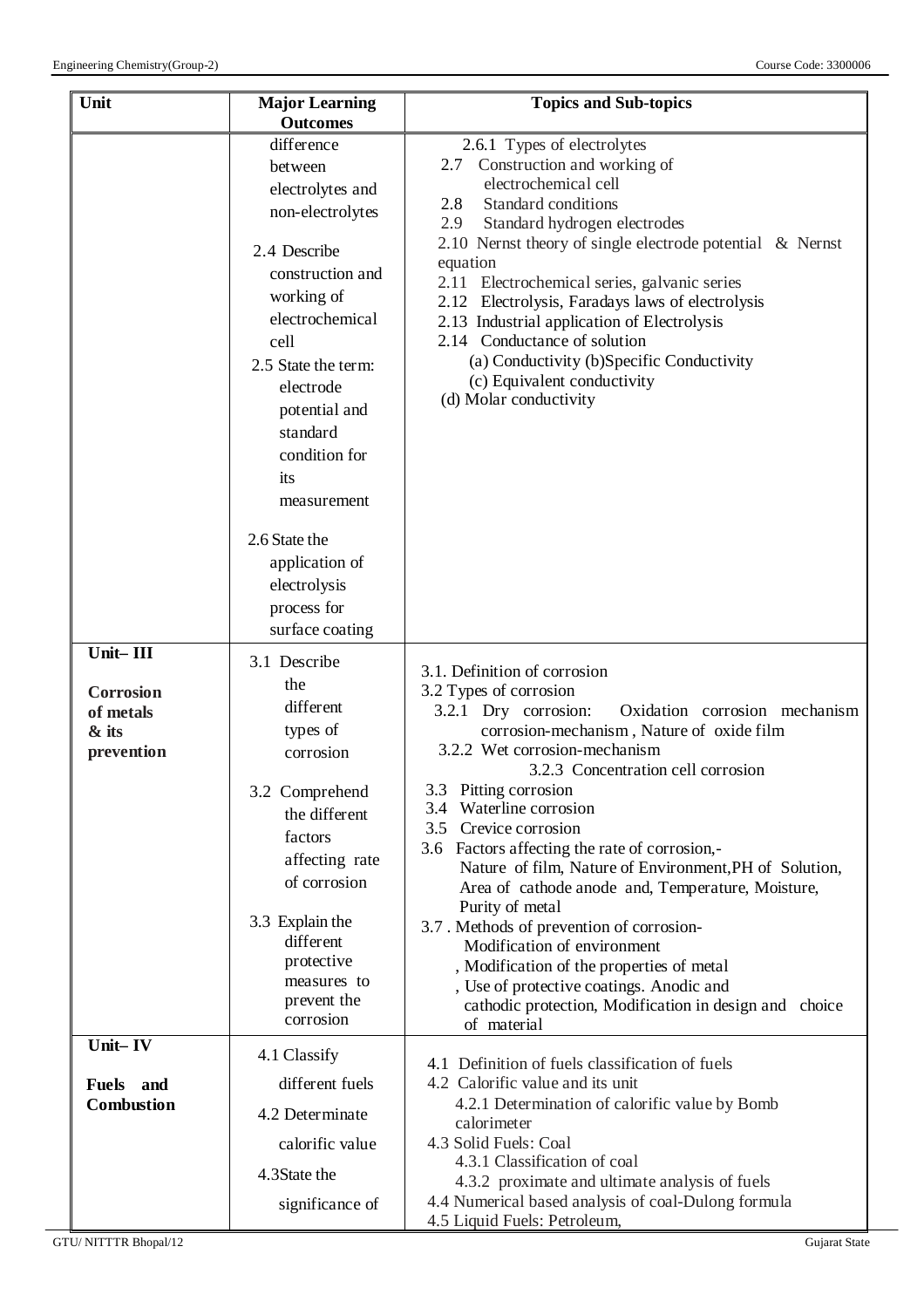|                                                                                             | <b>Outcomes</b>                                                                                                                                                                                                                                                                                                                                                                                                         | <b>Topics and Sub-topics</b>                                                                                                                                                                                                                                                                                                                                                                                                                                                                                                                                                                                                                                                                                                                                                                                                                                                                                                                                                                                                                                                                                                                                            |
|---------------------------------------------------------------------------------------------|-------------------------------------------------------------------------------------------------------------------------------------------------------------------------------------------------------------------------------------------------------------------------------------------------------------------------------------------------------------------------------------------------------------------------|-------------------------------------------------------------------------------------------------------------------------------------------------------------------------------------------------------------------------------------------------------------------------------------------------------------------------------------------------------------------------------------------------------------------------------------------------------------------------------------------------------------------------------------------------------------------------------------------------------------------------------------------------------------------------------------------------------------------------------------------------------------------------------------------------------------------------------------------------------------------------------------------------------------------------------------------------------------------------------------------------------------------------------------------------------------------------------------------------------------------------------------------------------------------------|
| Unit-V<br>Lubricants                                                                        | octane and<br>cetane number<br>4.4 Justify the<br>need of<br>alternative<br>fuels such as<br>power alcohol<br>and Bio-diesel<br>and hydrogen<br>gas<br>5.1 Explain terms<br>Lubrication<br>and<br>Lubricants<br>5.2 Describe the<br>different types<br>of lubricants<br>5.3 Describe the<br>physical and<br>chemical<br>property of<br>lubricants<br>5.4 Selection of<br>proper<br>lubricants for<br>engineering<br>use | 4.5.1 Origin of petroleum& Composion of petroleum,<br>4.5.2 Refining of petroleum<br>4.5.3 Octane Number of petroleum, Cetane number of<br>petroleum<br>4.5.4 Power alcohol, Bio-diesel.<br>4.6 Gaseous fuels: Composition, Properties and application<br>of natural gas<br>4.6.1 .CNG, LPG and LNG-Properties and application<br>4.6.2 Hydrogen gas as fuel<br>4.7 Combustion-chemical reaction.<br>5.1 Introduction and definition of lubricants and lubrication<br>5.2 function of lubricants<br>5.3 Types of lubrication<br>5.3.1 Fluid film lubrication.<br>5.3.2 Boundary lubrication<br>5.4 Classification of lubricants<br>5.4.1 Solid lubricants<br>5.4.2 Semi-solid lubricants<br>5.4.3 Liquid lubricants<br>5.4.4 Synthetic oils<br>5.5 Physical Properties of lubricants and their significance<br>like<br>5.5.1 Viscosity and viscosity index<br>5.5.2 Flash point and fire point<br>5.5.3 Pour point and cloud point<br>5.5.4 oiliness<br>5.6 Chemical Properties of lubricants like<br>5.6.1 Saponification value<br>5.6.2 Neutralization number<br>5.6.3 Emulsification number<br>5.7 Selection of lubricants for<br>5.7.1 Gears<br>5.7.2 Cutting tools |
| Unit-VI                                                                                     |                                                                                                                                                                                                                                                                                                                                                                                                                         | 5.7.3 Steam turbine.                                                                                                                                                                                                                                                                                                                                                                                                                                                                                                                                                                                                                                                                                                                                                                                                                                                                                                                                                                                                                                                                                                                                                    |
| Polymers,<br><b>Elastomers</b><br>$\boldsymbol{\&}$<br><b>Insulating</b><br><b>Material</b> | 6.1 Explain the<br>process of<br>polymerisatio<br>n<br>6.2 Classify<br>polymers<br>based on<br>different<br>properties<br>6.3 Explain the                                                                                                                                                                                                                                                                               | 6.1 Introduction and Definition of Polymer and Monomer<br>6.2 Classification of Polymer on basis of Molecular<br>structure as Linear, Branch and Cross-linked polymers<br>6.3 Classification on basis of monomers (homopolymer and<br>copolymer)<br>6.4 Classification of Polymers on basis of Thermal<br>behavior(Thermoplastics& Thermosetting)<br>6.5 Types polymerization Reaction<br>6.5.1 Addition Polymerization<br>6.5.2 Condensation Polymerization<br>6.6 Synthesis, properties and application of<br>6.6.1 Polyethylene<br>6.6.2 Polypropylene                                                                                                                                                                                                                                                                                                                                                                                                                                                                                                                                                                                                               |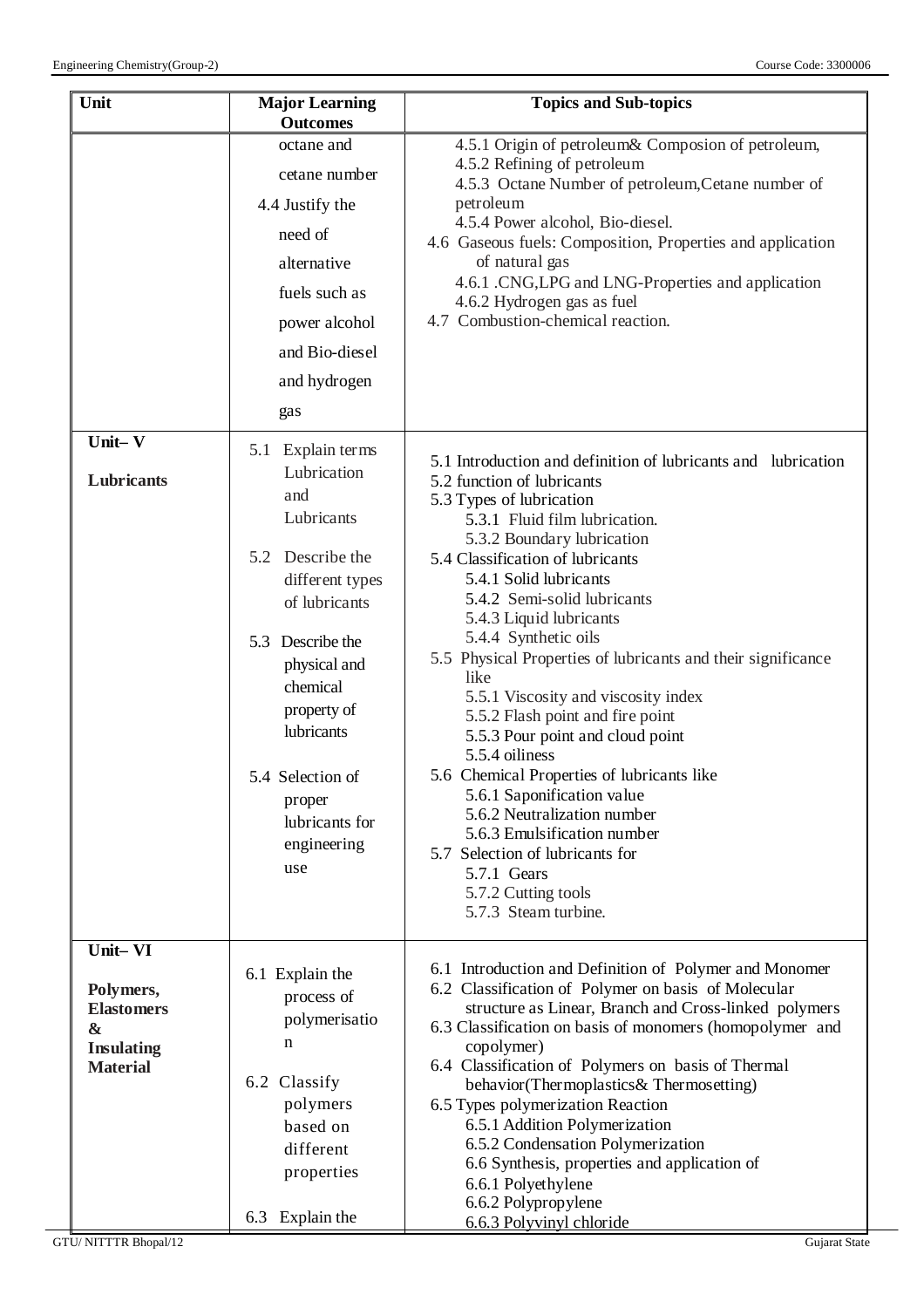| Unit<br><b>Major Learning</b>                        |                                                                                                                                                                                                                                    | <b>Topics and Sub-topics</b>                                                                                                                                                                                                                                                                                                                                                                                                                                                                                                                                                        |  |  |
|------------------------------------------------------|------------------------------------------------------------------------------------------------------------------------------------------------------------------------------------------------------------------------------------|-------------------------------------------------------------------------------------------------------------------------------------------------------------------------------------------------------------------------------------------------------------------------------------------------------------------------------------------------------------------------------------------------------------------------------------------------------------------------------------------------------------------------------------------------------------------------------------|--|--|
|                                                      | <b>Outcomes</b>                                                                                                                                                                                                                    |                                                                                                                                                                                                                                                                                                                                                                                                                                                                                                                                                                                     |  |  |
|                                                      | properties and<br>uses of<br>Polymers,<br>elastomers &<br>adhesives.<br>Describe the<br>6.4<br>process of<br>vulcanization<br>of rubber<br>Explain the<br>6.5<br>properties and<br>uses of<br>different<br>insulating<br>materials | 6.6.4Teflon<br>6.6.4 Polystyrene<br>6.6.5 Phenol formaldehyde<br>6.6.6 Acrylonitrile<br>6.6.7 Epoxy Resin<br>6.7 Elastomers<br>6.8 Natural rubber and its properties<br>6.9 Vulcanization of rubber<br>6.10 Synthetic rubber, Synthesis, properties<br>and uses<br>6.10.1 Buna-S Rubber<br>6.10.2 Buna-N Rubber<br>6.10.3 Neoprene Rubber<br>6.11 Insulators: Definition<br>6.12 Classification and properties of<br>insulating materials :<br>6.12.1 Natural insulating<br>materials(wood,cotton,mica,paper etc.)<br>6.12.2 Insulating oils.<br>6.12.3 Insulating<br>wool, resines |  |  |
| Unit-VII<br>Electrochemical<br><b>Energy Sources</b> | 7.1 List of various<br>types of<br><b>Batteries</b><br>7.2 Describe the<br>construction and<br>working of<br>various batteries<br>7.3 Explain the<br>working of fuel<br>cell                                                       | 6.13 Synthetic insulating<br>7.1 Batteries: An electrochemical source of energy<br>7.2 Types of Batteries :-Primary, Secondary and<br>fuel batteries.<br>7.3 Dry cell-construction and working.<br>7.4 Lead acid storage cell--construction and<br>working.<br>7.5 Nickel/Cadmium battery -construction and<br>Working.<br>7.6 Fuel cell- definition example H2/O2<br>fuel cell [green fuel cell] - solar cells                                                                                                                                                                     |  |  |

## **5. SUGGESTED SPECIFICATION TABLE WITH HOURS & MARKS (THEORY)**

| Unit | <b>Unit Title</b>                             | <b>Teaching</b><br><b>Hours</b> | <b>Distribution of Theory Marks</b> |                       |            |              |
|------|-----------------------------------------------|---------------------------------|-------------------------------------|-----------------------|------------|--------------|
| No.  |                                               |                                 | R<br>Level                          | $\mathbf{U}$<br>Level | A<br>Level | <b>Total</b> |
| 1.   | Chemical Bondings and catalysis               | 06                              | 3                                   | 2                     | 3          | 08           |
| 2.   | Concepts of Electro Chemistry                 | 07                              | 4                                   | 4                     | 4          | 12           |
| 3.   | Corrosion of metals & its<br>prevention       | 05                              | 3                                   | $\overline{2}$        | 3          | 08           |
| 4.   | <b>Fuels and Combustion</b>                   | 07                              | $\overline{4}$                      | 4                     | 4          | 12           |
| 5.   | Lubricants                                    | 0 <sub>5</sub>                  | $\overline{c}$                      | 3                     | 3          | 08           |
| 6.   | Polymers, Elastomers & Insulating<br>Material | 07                              | 4                                   | 4                     | 6          | 14           |
| 7.   | <b>Electrochemical Energy Sources</b>         | 05                              | 3                                   | $\mathfrak{D}$        | 3          | 08           |
|      | <b>Total</b>                                  | 42                              | 23                                  | 21                    | 26         | 70           |

## **Legends:**

 $R =$  Remembrance; U = Understanding; A = Application and above levels (Revised Bloom's taxonomy)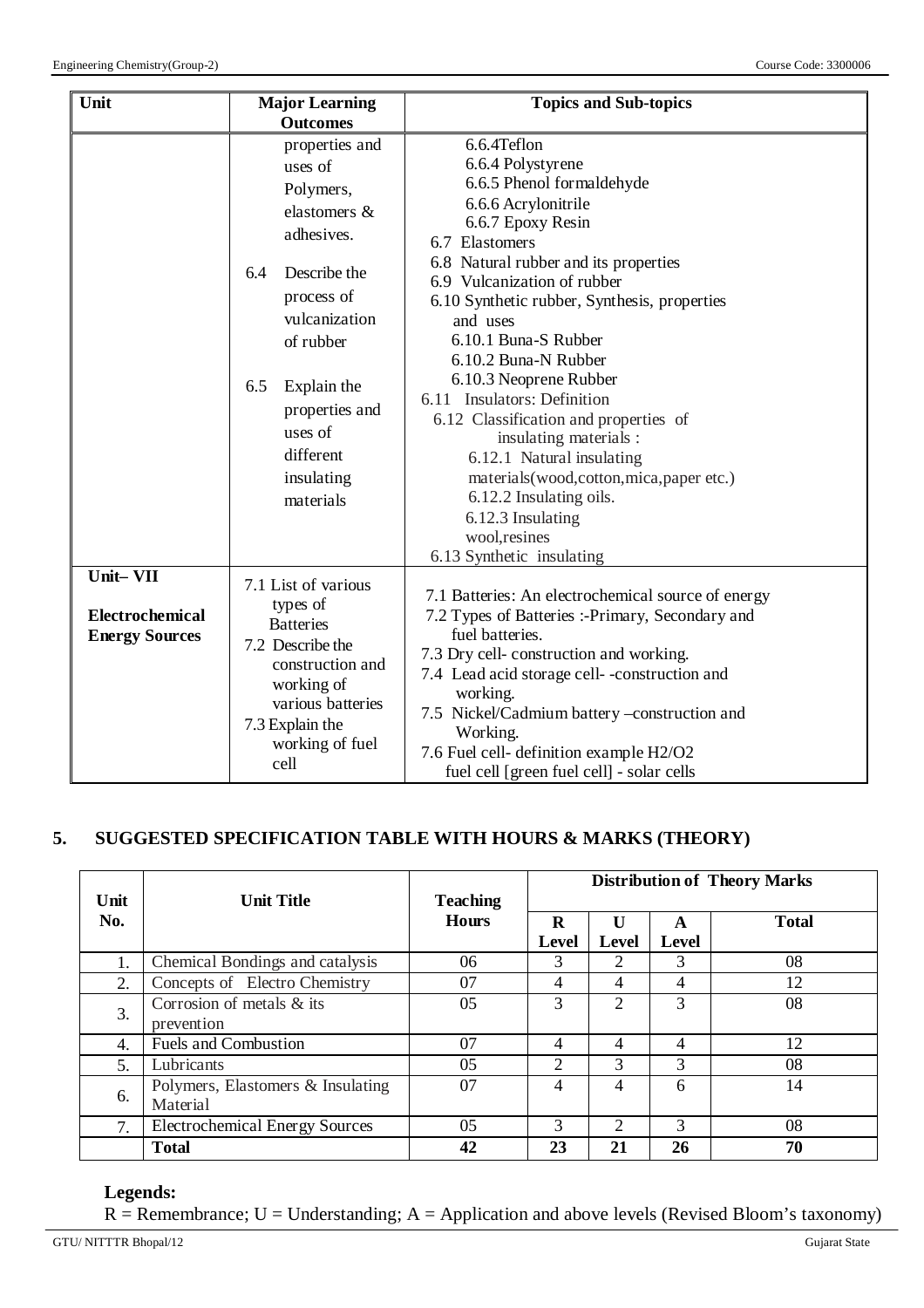## **6. SUGGESTED LIST OF EXERCISES/PRACTICAL/EXPERIMENTS**

The exercises/practical/experiments should be properly designed and implemented with an attempt to develop different types of skills leading to the achievement of the competency. Following is the list of exercises/practical/experiments for guidance.

| S. No.          | Unit<br>No.    | <b>Practical Exercises/Experiment</b>                                                                             |
|-----------------|----------------|-------------------------------------------------------------------------------------------------------------------|
|                 |                |                                                                                                                   |
|                 |                | Find out strength of given acidic solution using standard solution of Base.                                       |
| $\overline{2}$  | 3              | Standardize KMnO <sub>4</sub> solution by preparing standard oxalic acid and to estimate ferrous ions.            |
| 3               | 3              | Standardize $\text{Na}_2\text{S}_2\text{O}_3$ solution by preparing standard potassium dichromate and to estimate |
|                 |                | percentage of copper from brass.                                                                                  |
| $\overline{4}$  | 6              | Determine the viscosity of given lubricating oil by using Red-wood Viscometer                                     |
| $5\overline{)}$ | 6              | To Determine Flash of given lubricating oil.                                                                      |
| 6               | $\overline{2}$ | To Determine PH-Values of given samples of Solution by using Universal Indicator and PH-                          |
|                 |                | meter                                                                                                             |
| $\tau$          | 6              | Determine molecular weight of a polymer using Ostwald viscometer                                                  |
| 8               | 6              | Prepare (any one) polystyrene, urea formaldehyde, phenol formaldehyde and its                                     |
|                 |                | Characterization                                                                                                  |
| 9               | 6              | Determine Acid Value of given lubricating Oil.                                                                    |
| 10              | $\overline{4}$ | Determine percentage of moisture in given sample of coal by proximate analysis                                    |
| 11              | 6              | Determine of saponification value of an lubricating oil                                                           |
| 12              | 3              | Study of corrosion of metals in medium of different pH                                                            |
| 13              | 4              | Determine ash content of a given sample of coal                                                                   |
| 14              | 6              | Determine Fire point of given lubricating oil.                                                                    |
| 15              | 3              | Study of Corrosion of Metals in the different Mediums.                                                            |
|                 | <b>Note</b>    | Minimum Ten Experiments/Practical Exercises should be performed by the students                                   |
|                 |                | from the above given list. Or any other experiments related to above topics                                       |

## **7. SUGGESTED LIST OF PROPOSED STUDENT ACTIVITIES**

Following is the list of proposed student activities like:

- Teacher guided self learning activities.
- Course/topic based internet based assignments.
- Library survey regarding Engineering Material used in different industries.
- Industrial Visits of one or Two Industries.
- Quiz & Brain storming session related to Fuel properties & Utilization of fuel for different purposes.
- Sampling & Testing of water collected from different places.
- These could be individual or group-based.